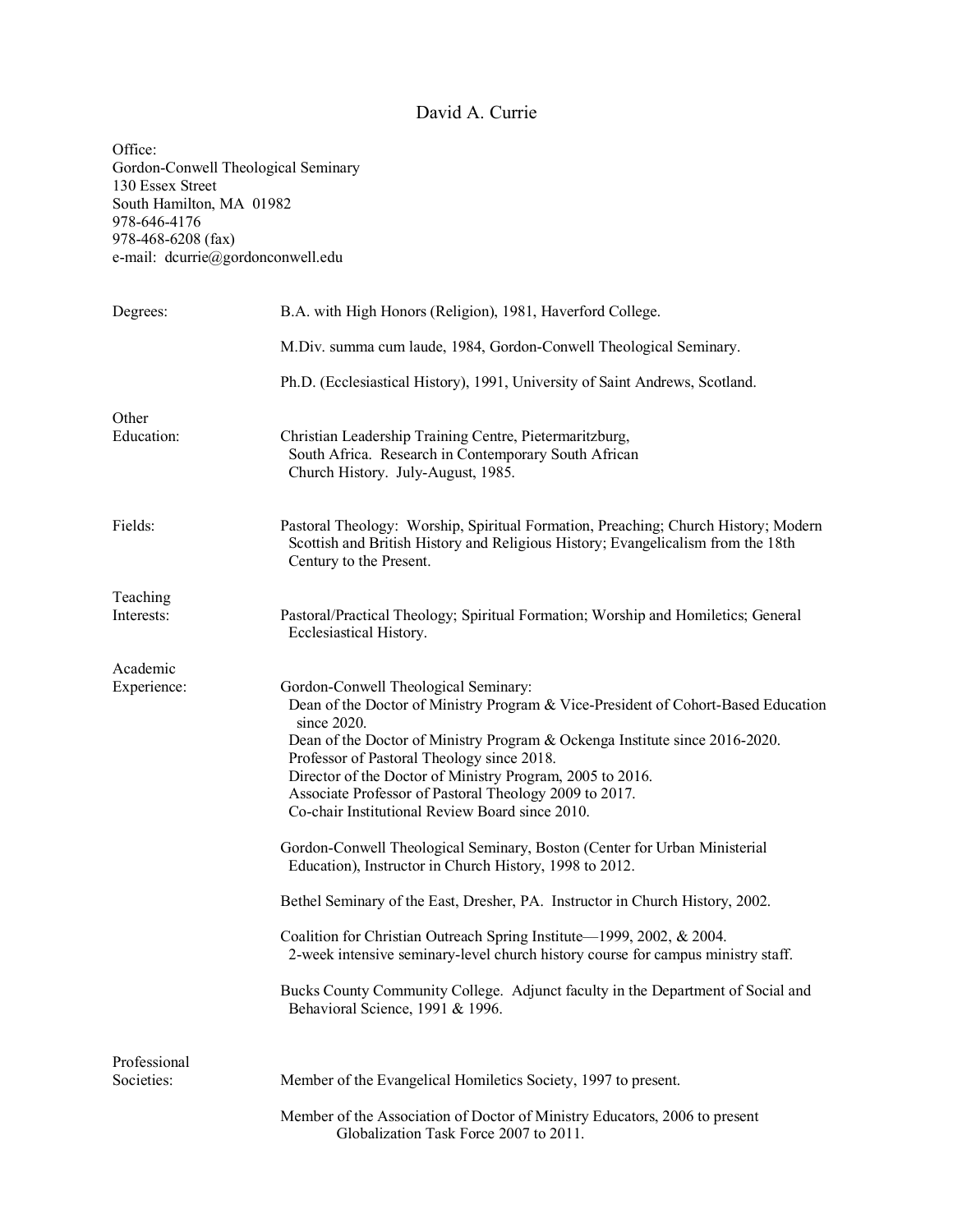## David A. Currie Page Two

|                                     | Member of the Evangelical Theological Society, 2006 to 2010, 2020                                                                                                                                                                 |
|-------------------------------------|-----------------------------------------------------------------------------------------------------------------------------------------------------------------------------------------------------------------------------------|
|                                     | Member of the Presbyterian Historical Society, 1996 to 2005                                                                                                                                                                       |
| Honors:                             | Haverford College:<br>Klingenstein Stipend (for summer volunteer work), 1980.<br>Phi Beta Kappa, 1981.                                                                                                                            |
|                                     | Gordon-Conwell Theological Seminary:<br>Parsonage Graduate Fellowship (for two semesters of overseas study), 1984.<br>Baker Award (for excellence in theology), 1984.<br>Phi Alpha Chi (academic honors society), 1984.           |
|                                     | Visiting NCD pastor/scholar, Center for New Church Development, Columbia<br>Theological Seminary, 1998.                                                                                                                           |
| Other                               |                                                                                                                                                                                                                                   |
| Experience:                         | Affiliate clergy, All Saints Anglican Cathedral, Amesbury, Massachusetts<br>2016 to 2020.                                                                                                                                         |
|                                     | Board of Examining Chaplains and Holy Orders Task Force for the Anglican Diocese in<br>New England, 2016 to 2020.                                                                                                                 |
|                                     | Affiliate clergy, Hope Anglican Chapel, 2010-2015.                                                                                                                                                                                |
|                                     | Interim Pastor, Bethany Presbyterian Church, Brookline, Massachusetts, 2006 to 2007.                                                                                                                                              |
|                                     | The Anchor Presbyterian Church, Wrightstown, Pennsylvania.<br>Organizing Pastor, 1990 to 2005.                                                                                                                                    |
|                                     | Interim Preacher, Cellardyke & Kilrenny, and Crail Parish Churches, Church of Scotland,<br>1988 to 1990.                                                                                                                          |
|                                     | The First Presbyterian Church, Greenville, Pennsylvania.<br>Assistant Pastor, 1984 to 1987.                                                                                                                                       |
|                                     | Chaplain to the Learned Kindred of Currie (Clan Currie Society) since 1996.                                                                                                                                                       |
|                                     | Denominational Affiliations:<br>Presbyterian Church (USA): Minister of Word & Sacrament from 1985 to 2018.<br>Anglican Church of North America: Deacon 2016; Priest since 2017.                                                   |
| Conference<br>Papers and Workshops: | "The Doctor of Ministry and Mission: Leveraging Dynamic Equivalency Abroad,"<br>presentation to the Global Theological Education Forum, co-led with Jack Gabig at the<br>New Wineskins Missionary Conference, September 26, 2019. |
|                                     | Co-leader & presenter with Susan P. Currie, "Growing in the Vine: Living Life<br>Intentionally," Spiritual Leadership Retreat, West Congregational Church, Haverhill,<br>MA, February 2018.                                       |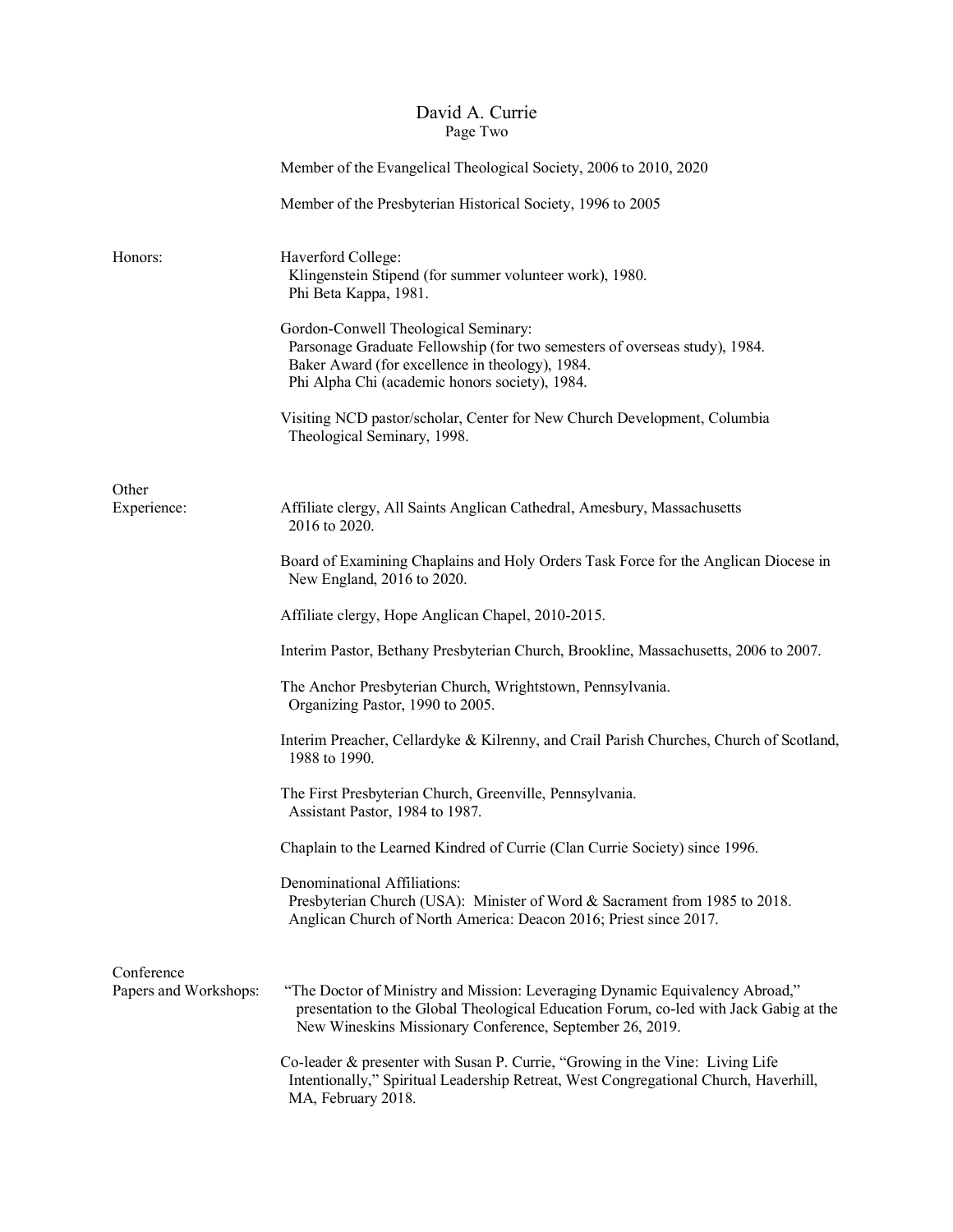#### David A. Currie Page Three

- "Shaped by the Word: *Sola Scriptura* for Spiritual Formation," Reformation Celebration, Gordon-Conwell Theological Seminary, Hamilton, MA, October 2017.
- "'Post-Doc' Possibilities: How Can Institutions Encourage Lifelong Learning Among Doctoral Graduates?", workshop co-led with Steve Kang at CCCU Doctoral Education Forum, Biola University, La Mirada, CA, September, 2017.
- Symposium on Spiritual Health, co-convener with Stephen A. Macchia, Jeremy Stefano, and Susan P. Currie, Gordon-Conwell Theological Seminary, Hamilton, MA, June 12 – 16, 2017.
- Co-leader & presenter with Susan P. Currie, "Pathway to Renewal: Crafting a Personal and Congregational Rule of Life," Fellowship of Presbyterians Regional Gathering, Rochelle, IL, January 2017.
- "The Big Idea of Biblical Worship," workshop at the National Preaching Conference, Gordon-Conwell Theological Seminary, Hamilton, MA, September 2016.
- Conference Chair and Moderator of the The 3rd Annual Clan MacMhuirich Symposium: "Clann Mhuirich - From Scotland to Canada," Antigonish, Nova Scotia, Canada, July 2013.
- Co-leader & presenter with Susan P. Currie, "Nourishing Spiritual Friendship in Marriage" at Spiritual Friendship: Companions Along the Way Conference sponsored by Leadership Transformations Inc., Hamilton, MA, November 2012.
- Co-leader & presenter with Susan P. Currie, "Listening in Spirit and Truth: the Ministry of Spiritual Direction" at PTM Conference for Member Care Workers sponsored by Barnabas International, Ridgecrest, NC, October 2012.
- Conference Chair and Moderator of the The 2nd Annual Clan MacMhuirich Symposium: "Alexander Carmichael and the Clann Mhuirich," South Uist, Scotland, August 2012.
- "Why Christian Leaders Can Benefit from (Some) Novels and Films," TCA College (Singapore) Leadership Insight Series, June 2012.
- Co-leader & presenter (with Susan P. Currie and Stephen A. Macchia) for "Renewing Your Soul: A Sabbath Rest for Ministry Leaders" sponsored by Gordon-Conwell Theological Seminary DMin Program and *Leadership Transformations* at Gordon College's Studio of Art, Faith and History in Orvieto, Italy, July 2009:
	- "Francis of Assisi as a Model of the Sabbath Ceasing/Releasing Movement" "Prayer in the Monastic Tradition"
	- "Sabbath Rhythms in the General and Worship Life of the Church"
- Primary presenter for the Doctor of Ministry Conference at Andrews University (Berrien Springs, MI), October 2008:
	- "The DMin Student & the Idea of Self-Directed Doctoral Work: Faculty, Program, & Student Responsibilities"
	- "Learning Modalities in Doctor of Ministry Delivery Systems"
- "Preaching As *Lectio Divina*: An Evangelical and Expository Approach" (co-written with Susan P. Currie). Evangelical Homiletics Society, Reformed Theological Seminary, Orlando, FL, October 2000.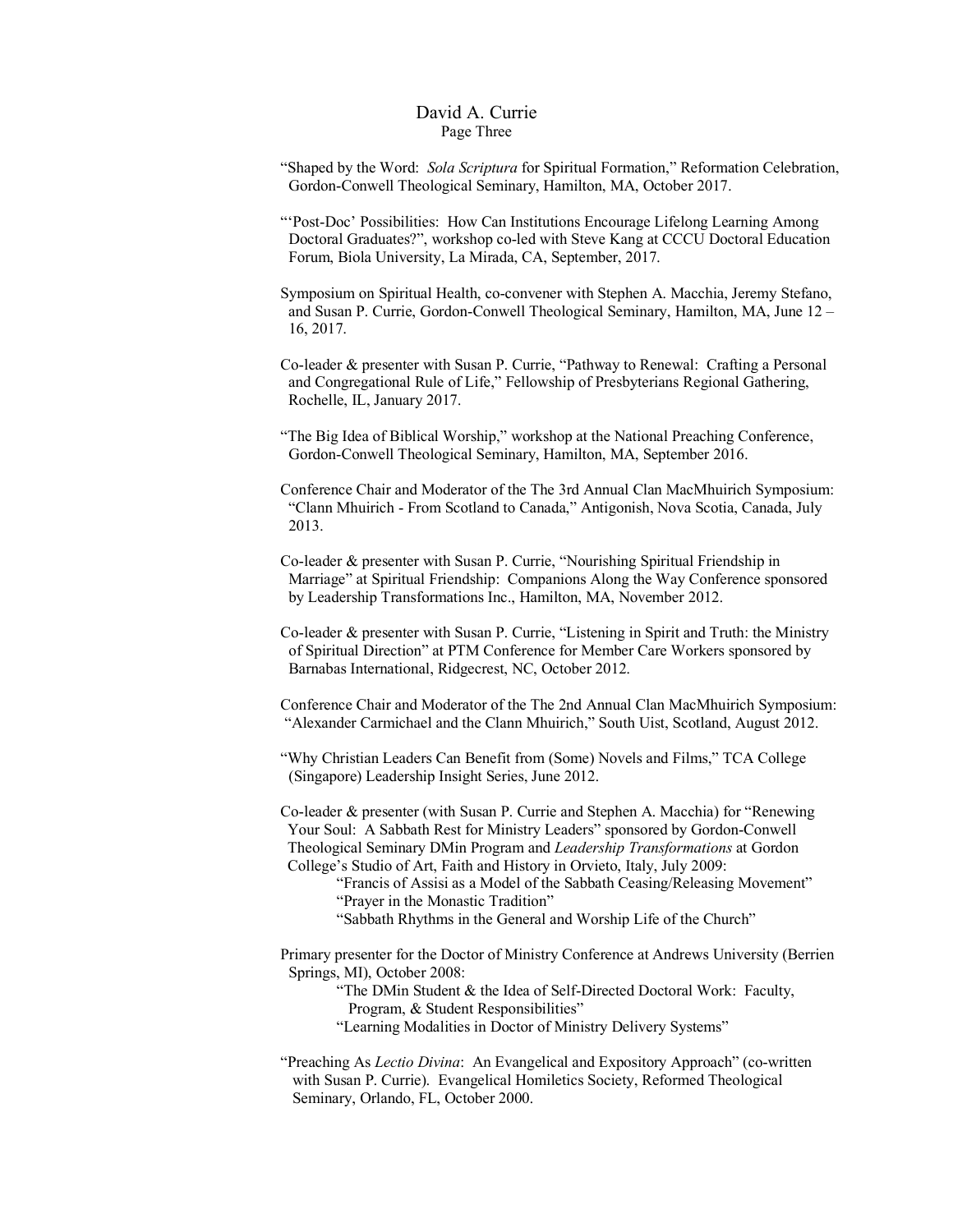## David A. Currie Page Four

|               | "Paying and Praying: Early Nineteenth-Century Scottish Evangelical Ideals for Lay<br>Activism." The Emancipation of the Laity?: Evangelicalism and the Priesthood of All<br>Believers, University of Saint Andrews, July 1999.                                       |
|---------------|----------------------------------------------------------------------------------------------------------------------------------------------------------------------------------------------------------------------------------------------------------------------|
|               | "Preaching the Lectionary: An Evangelical and Expository Approach." Evangelical<br>Homiletics Society, October 1997.                                                                                                                                                 |
|               | "Cotton Mather's Bonifacius in Britain and America."<br>Evangelicalism in Trans-Atlantic Perspective, Institute for the Study of American<br>Evangelicals, Wheaton College (Illinois), April 1992.                                                                   |
|               | "Evangelicalism in the Church of Scotland and Early Scottish Missionary Societies: a<br>New Perspective on the Debate on Missions in the General Assembly of 1796."<br>UCCFA Study Group on Christianity and History for Scotland, Stirling University.<br>May 1990. |
| Publications: | The Big Idea of Biblical Worship: The Development and Leadership of Expository<br>Services. Peabody, MA: Hendrickson Press, 2017.                                                                                                                                    |
|               | Chapters on 2 & 3 John in The Big Idea Handbook for Preaching and Teaching.<br>Forthcoming by Baker.                                                                                                                                                                 |
|               | "Shaped by the Word: Sola Scriptura for Spiritual Formation." Chapter Five of<br>Reformation Celebration: The Significance of Scripture, Grace, Faith, and Christ.<br>Peabody, MA: Hendrickson Press, 2018.                                                          |
|               | "Ecclesiapolis: Two Millennia of Mutual Transformation between Church and City."<br>Chapter Four of Reaching for the New Jerusalem. Eugene, OR: Wipf and Stock, 2013.                                                                                                |
|               | "Cotton Mather's Bonifacius in Britain and America." Chapter Four of Evangelicalism:<br>Comparative Studies of Popular Protestantism in North America, the British Isles, and<br>Beyond, 1700-1990. New York: Oxford University Press, 1993.                         |
|               | Biographical Dictionary of Evangelicals. One article. Downers Grove, IL: Intervarsity<br>Press, 2003.                                                                                                                                                                |
|               | Evangelical Dictionary of Theology, revised edition. Four articles. Grand Rapids, MI:<br>Baker, 2001.                                                                                                                                                                |
|               | Blackwell Dictionary of Evangelical Biography. Seven articles. Oxford: Blackwell,<br>1995.                                                                                                                                                                           |
|               | Twentieth-Century Dictionary of Christian Biography. Four articles. Grand Rapids, MI:<br>Baker, 1995.                                                                                                                                                                |
|               | Dictionary of Scottish Church History and Theology. Six articles.<br>Edinburgh: T & T Clark, 1993.                                                                                                                                                                   |
|               | "Do You Feel Safe At Home?" The RAVE (Religion And Violence E-Learning) Project<br>Blog, August 15, 2019.                                                                                                                                                            |